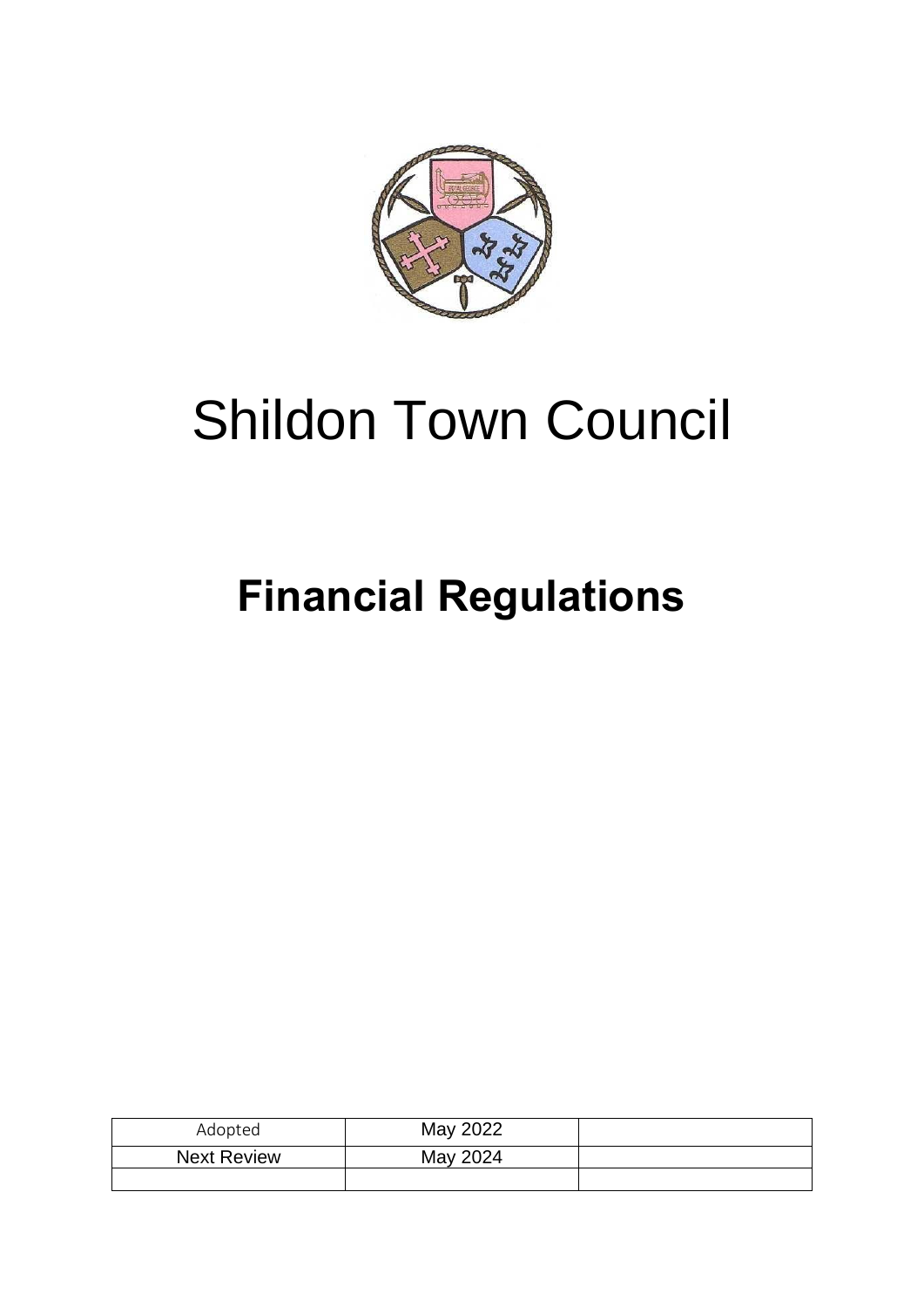### INDEX

| 2.             |                                                              |  |
|----------------|--------------------------------------------------------------|--|
| 3.             |                                                              |  |
| 4.             |                                                              |  |
| 5.             | BANKING ARRANGEMENTS AND AUTHORISATION OF PAYMENTS  8        |  |
| 6.             |                                                              |  |
| 7 <sub>1</sub> |                                                              |  |
|                |                                                              |  |
| 9.             |                                                              |  |
|                |                                                              |  |
|                |                                                              |  |
|                | 12. PAYMENTS UNDER CONTRACTS FOR BUILDING OR OTHER WORKS  15 |  |
|                |                                                              |  |
|                |                                                              |  |
|                |                                                              |  |
|                |                                                              |  |
|                | 17. SUSPENSION AND REVISION OF FINANCIAL REGULATIONS17       |  |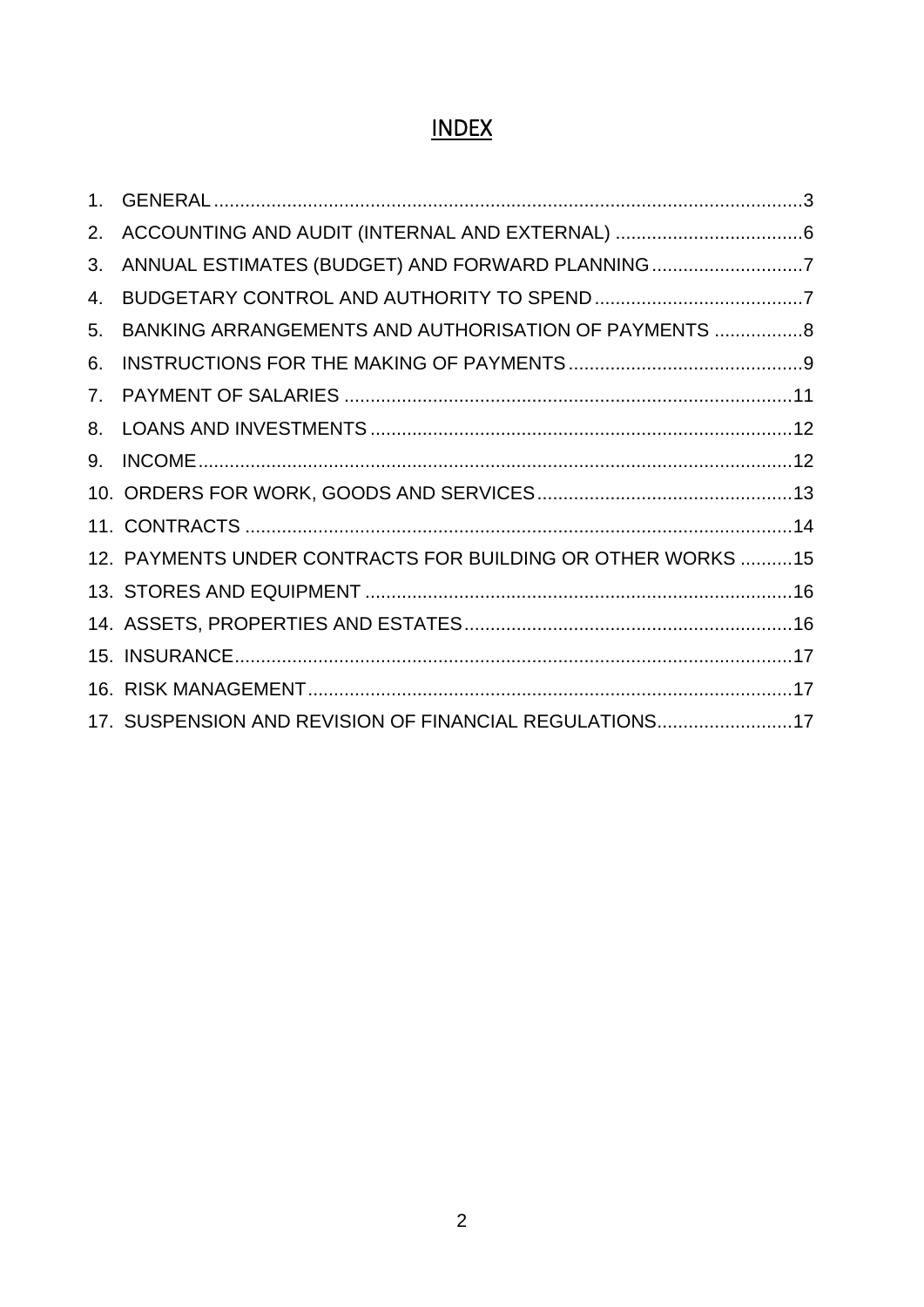#### **DESCRIPTION OF TERMS**

The Town Clerk is the proper officer of the Town Council for the purpose of Section 112 of the Local Government Act 1972 and is also the responsible financial officer for the purpose of Section 151 of the Act.

In the event that the Town Clerk is unable to act owing to illness or absence the Finance and Policy Officer shall be nominated to act on behalf of the Town Clerk for the purpose of these Regulations.

In these regulations 'responsible officer acting on behalf of the Council' is taken to mean specialist support which may be required to support the activities of the Council e.g. architect for capital works etc.

In these regulations relevant line manager is taken to mean the Town Clerk, Civic Hall Manager and Direct Works Manager.

#### <span id="page-2-0"></span>**1. GENERAL**

- 1.1. These financial regulations govern the conduct of financial management by the council and may only be amended or varied by resolution of the council. Financial regulations are one of the council's three governing policy documents providing procedural guidance for members and officers. Financial regulations must be observed in conjunction with the council's standing orders and any individual financial regulations relating to contracts.
- 1.2. The council is responsible in law for ensuring that its financial management is adequate and effective and that the council has a sound system of internal control which facilitates the effective exercise of the council's functions, including arrangements for the management of risk.
- 1.3. The council's accounting control systems must include measures:
	- for the timely production of accounts:
	- that provide for the safe and efficient safeguarding of public money;
	- to prevent and detect inaccuracy and fraud; and
	- identifying the duties of officers.
- 1.4. These financial regulations demonstrate how the council meets these responsibilities and requirements.
- 1.5. At least once a year, prior to approving the Annual Governance Statement, the council must review the effectiveness of its system of internal control which shall be in accordance with proper practices.
- 1.6. Deliberate or wilful breach of these Regulations by an employee may give rise to disciplinary proceedings.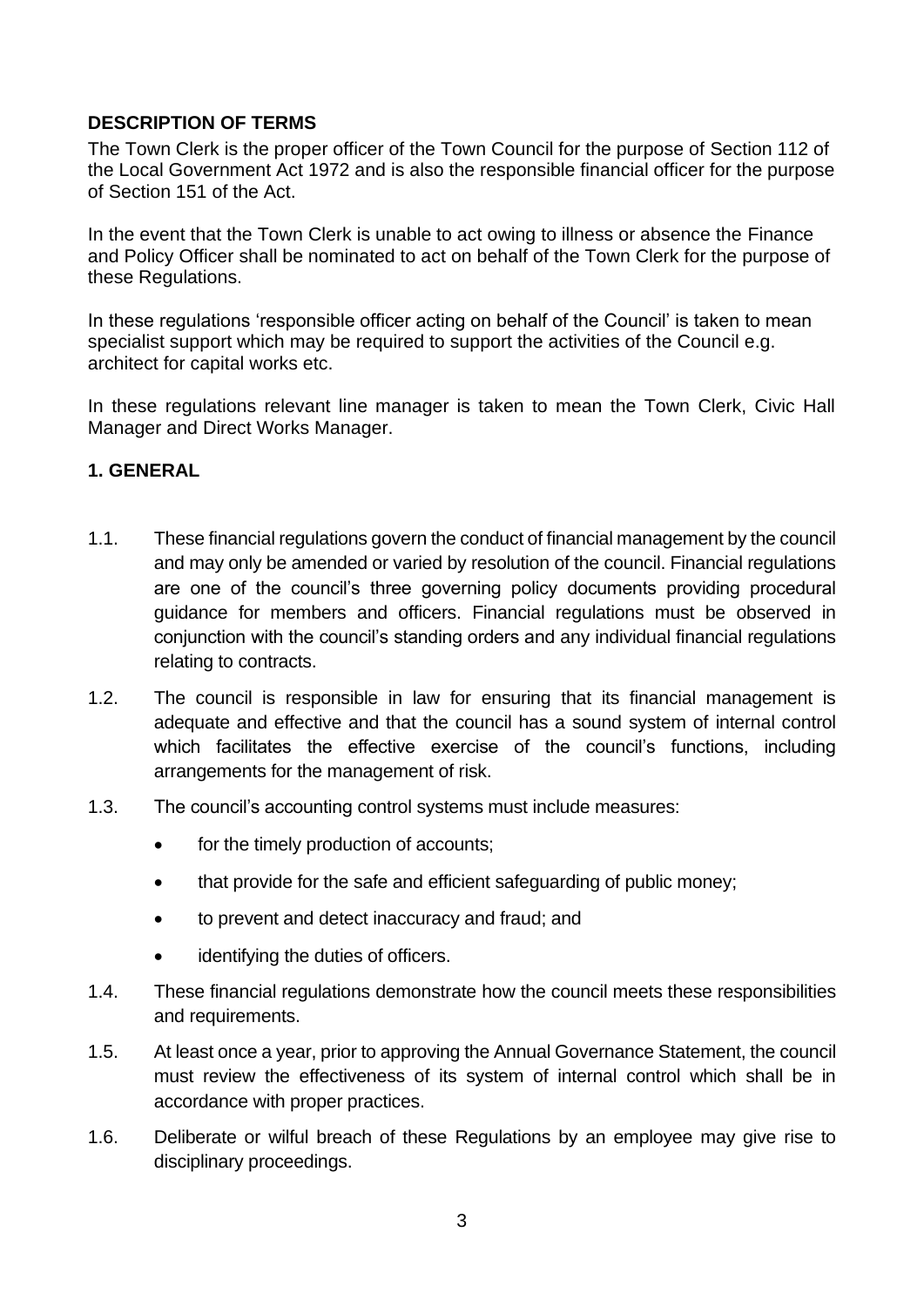- 1.7. Members of Council are expected to follow the instructions within these Regulations and not to entice employees to breach them. Failure to follow instructions within these Regulations brings the office of councillor into disrepute.
- 1.8. The Responsible Financial Officer (RFO) holds a statutory office to be appointed by the council.
- 1.9. The RFO;
	- acts under the policy direction of the council;
	- administers the council's financial affairs in accordance with all Acts, Regulations and proper practices;
	- determines on behalf of the council its accounting records and accounting control systems;
	- ensures the accounting control systems are observed;
	- maintains the accounting records of the council up to date in accordance with proper practices;
	- assists the council to secure economy, efficiency and effectiveness in the use of its resources; and
	- produces financial management information as required by the council.
- 1.10. The accounting records determined by the RFO shall be sufficient to show and explain the council's transactions and to enable the RFO to ensure that any income and expenditure account and statement of balances, or record of receipts and payments and additional information, as the case may be, or management information prepared for the council from time to time comply with the Accounts and Audit Regulations.
- 1.11. The accounting records determined by the RFO shall in particular contain:
	- entries from day to day of all sums of money received and expended by the council and the matters to which the income and expenditure or receipts and payments account relate;
	- a record of the assets and liabilities of the council; and
	- wherever relevant, a record of the council's income and expenditure in relation to claims made, or to be made, for any contribution, grant or subsidy.
- 1.12. The accounting control systems determined by the RFO shall include:
	- procedures to ensure that the financial transactions of the council are recorded as soon as reasonably practicable and as accurately and reasonably as possible;
	- procedures to enable the prevention and detection of inaccuracies and fraud and the ability to reconstruct any lost records;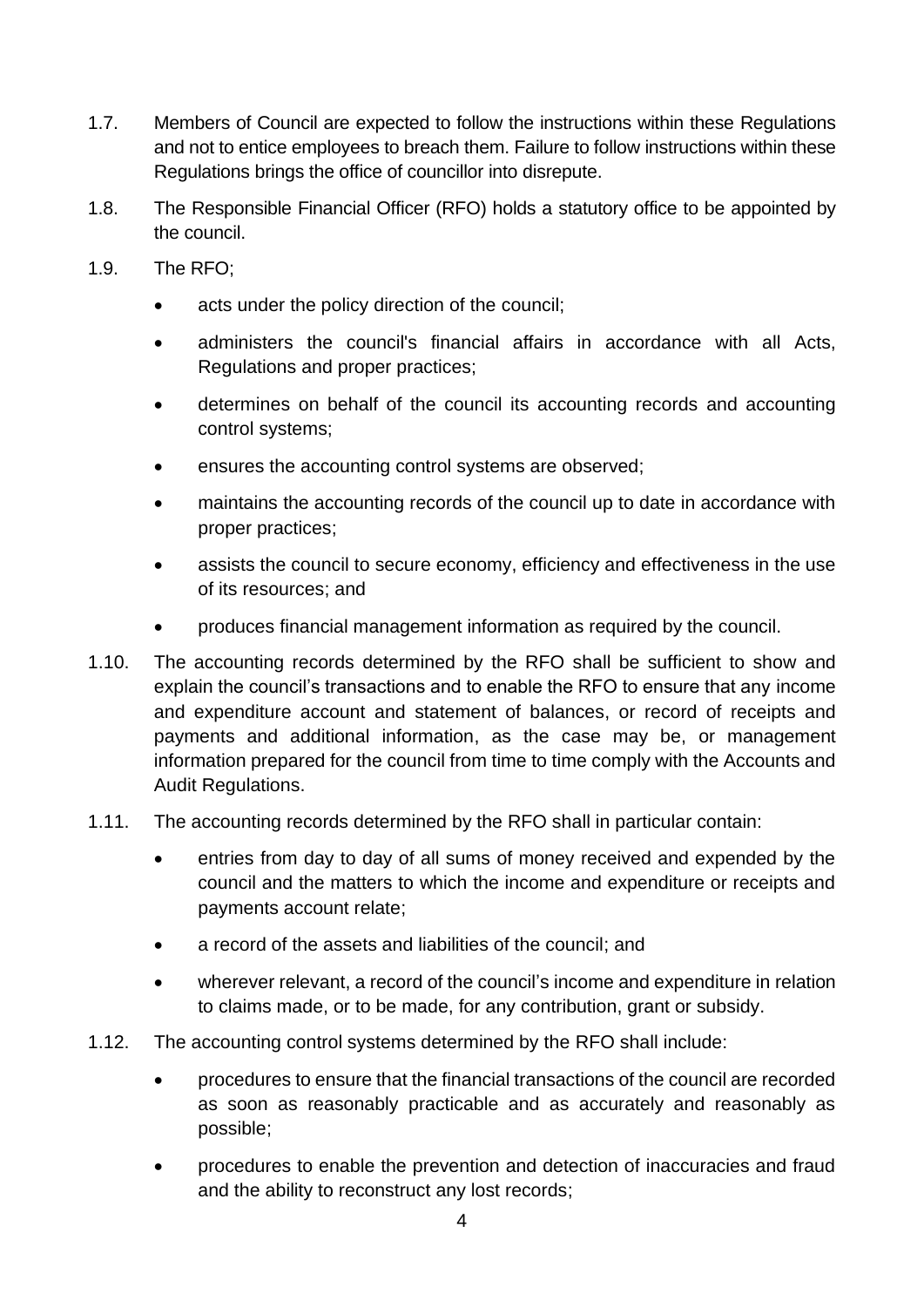- identification of the duties of officers dealing with financial transactions and division of responsibilities of those officers in relation to significant transactions;
- procedures to ensure that uncollectable amounts, including any bad debts, are not submitted to the Council for approval to be written off except with the approval of the RFO and that the approvals are shown in the accounting records; and
- measures to ensure that risk is properly managed.
- 1.13. The council is not empowered by these Regulations or otherwise to delegate certain specified decisions. In particular any decision regarding:
	- setting the final budget or the precept (council tax requirement);
	- approving accounting statements;
	- approving an annual governance statement;
	- borrowing;
	- writing off bad debts, subject to the provisions of Financial Regulation 9.4 below
	- declaring eligibility for the General Power of Competence; and
	- addressing recommendations in any report from the internal or external auditors,

shall be a matter for the full council only.

- 1.14. In addition the council must:
	- determine and keep under regular review the bank mandate for all council bank accounts;
	- approve any grant or a single commitment in excess of £5,000
- 1.15. In these financial regulations, references to the Accounts and Audit Regulations or 'the regulations' shall mean the regulations issued under the provisions of section 27 of the Audit Commission Act 1998, or any superseding legislation, and then in force unless otherwise specified.

In these financial regulations the term 'proper practice' or 'proper practices' shall refer to guidance issued in *Governance and Accountability for Local Councils - a Practitioners' Guide (England)* issued by the Joint Practitioners Advisory Group (JPAG), available from the websites of NALC and the Society for Local Council Clerks (SLCC).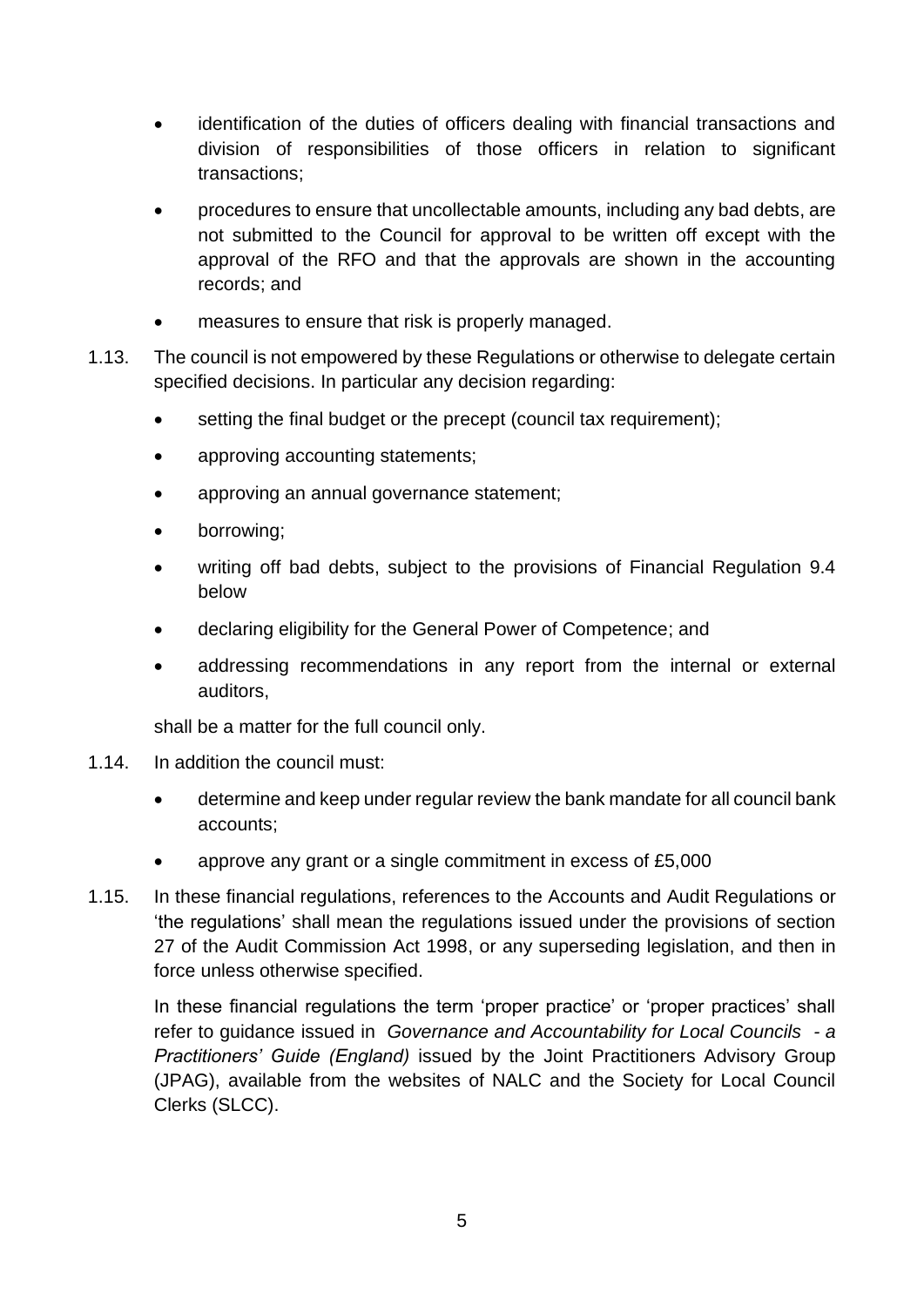#### <span id="page-5-0"></span>**2. ACCOUNTING AND AUDIT (INTERNAL AND EXTERNAL)**

- 2.2. All accounting procedures and financial records of the council shall be determined by the RFO in accordance with the Accounts and Audit Regulations, appropriate guidance and proper practices.
- 2.3. On a monthly basis two members shall verify bank reconciliations (for all accounts) produced by the RFO. The members shall sign the reconciliations and the original bank statements (or similar document) as evidence of verification. All members shall receive a copy of the summary bank reconciliations.
- 2.4. The RFO shall complete the annual statement of accounts, annual report, and any related documents of the council contained in the Annual Return (as specified in proper practices) as soon as practicable after the end of the financial year and having certified the accounts shall submit them and report thereon to the council within the timescales set by the Accounts and Audit Regulations.
- 2.5. The council shall ensure that there is an adequate and effective system of internal audit of its accounting records, and of its system of internal control in accordance with proper practices. Any officer or member of the council shall make available such documents and records as appear to the council to be necessary for the purpose of the audit and shall, as directed by the council, supply the RFO, internal auditor, or external auditor with such information and explanation as the council considers necessary for that purpose.
- 2.6. The internal auditor shall be appointed by and shall carry out the work in relation to internal controls required by the council in accordance with proper practices.
- 2.7. The internal auditor shall:
	- be competent and independent of the financial operations of the council;
	- report to council in writing, or in person, on a regular basis with a minimum of one annual written report during each financial year;
	- to demonstrate competence, objectivity and independence, be free from any actual or perceived conflicts of interest, including those arising from family relationships; and
	- have no involvement in the financial decision making, management or control of the council.
- 2.8. Internal or external auditors may not under any circumstances:
	- perform any operational duties for the council;
	- initiate or approve accounting transactions; or
	- direct the activities of any council employee, except to the extent that such employees have been appropriately assigned to assist the internal auditor.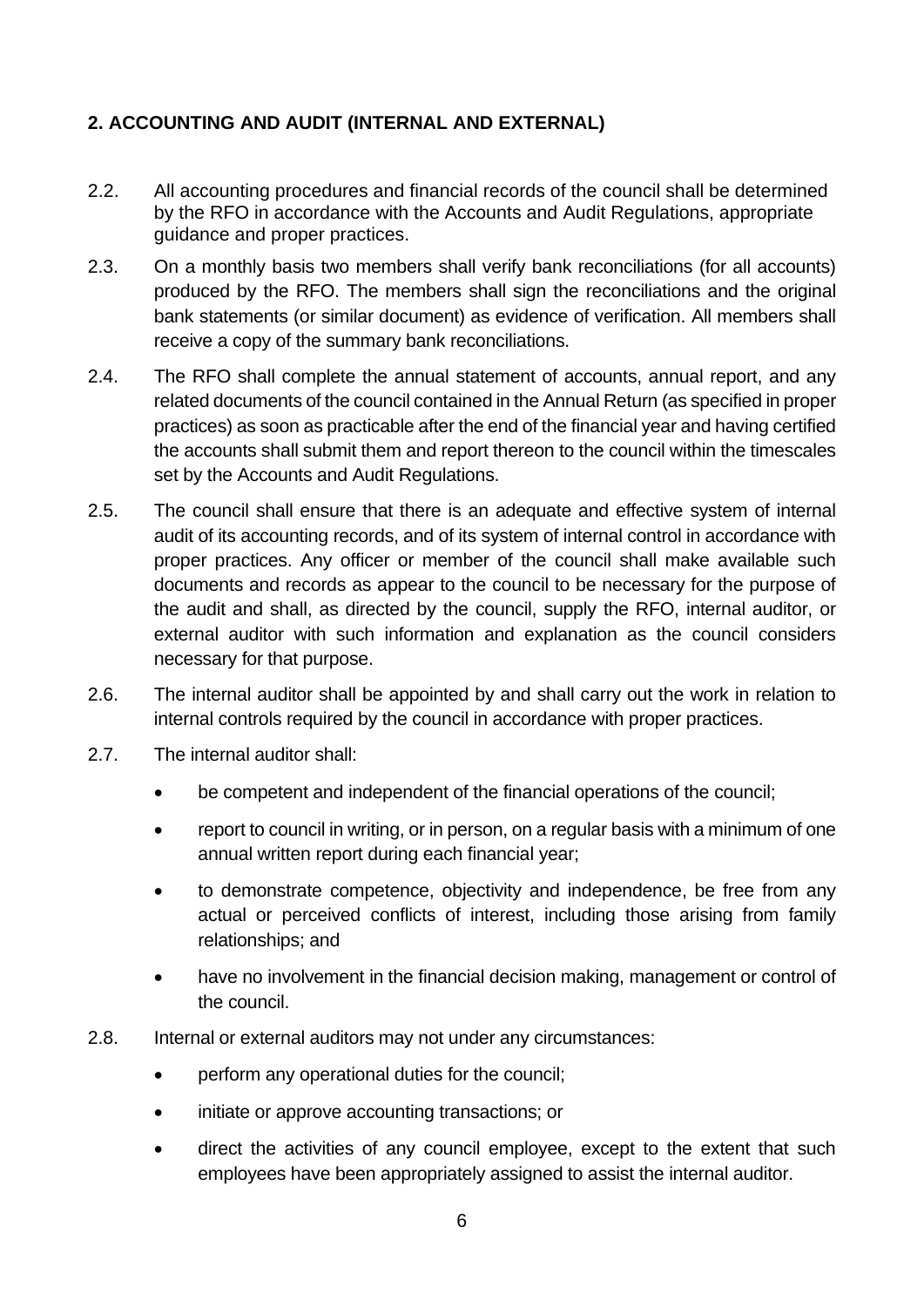- 2.9. For the avoidance of doubt, in relation to internal audit the terms 'independent' and 'independence' shall have the same meaning as is described in proper practices.
- 2.10. The RFO shall make arrangements for the exercise of electors' rights in relation to the accounts including the opportunity to inspect the accounts, books, and vouchers and display or publish any notices and statements of account required by Audit Commission Act 1998, or any superseding legislation, and the Accounts and Audit Regulations.
- 2.11. The RFO shall, without undue delay, bring to the attention of all councillors any correspondence or report from internal or external auditors.

#### <span id="page-6-0"></span>**3. ANNUAL BUDGET AND FORWARD PLANNING**

- 3.1. The RFO must each year, by no later than December, prepare detailed estimates of all receipts and payments including the use of reserves and all sources of funding for the following financial year in the form of a budget to be considered by the Resources Committee and the council.
- 3.2. The council shall fix the precept (council tax requirement) and relevant basic amount of council tax to be levied for the ensuing financial year not later than by the end of January each year. The RFO shall issue the precept to the billing authority and shall supply each member with a copy of the approved annual budget.
- 3.3. The approved annual budget shall form the basis of financial control for the ensuing year.

#### <span id="page-6-1"></span>**4. BUDGETARY CONTROL AND AUTHORITY TO SPEND**

- 4.1. Expenditure on revenue items may be authorised up to the amounts included for that class of expenditure in the approved budget. This authority is to be determined by:
	- the council for all items over £5,000;
		- the Clerk, Direct Works Manager and Civic Hall Manager for any item below £5,000.
		- Such authority is to be evidenced by a minute or by an authorisation duly signed by the Clerk, Direct Works Manager and Civic Hall Manager

Contracts may not be disaggregated to avoid controls imposed by these regulations.

4.2. No expenditure may be authorised that will exceed the amount provided in the revenue budget for that class of expenditure other than by resolution of the council. During the budget year and with the approval of council having considered fully the implications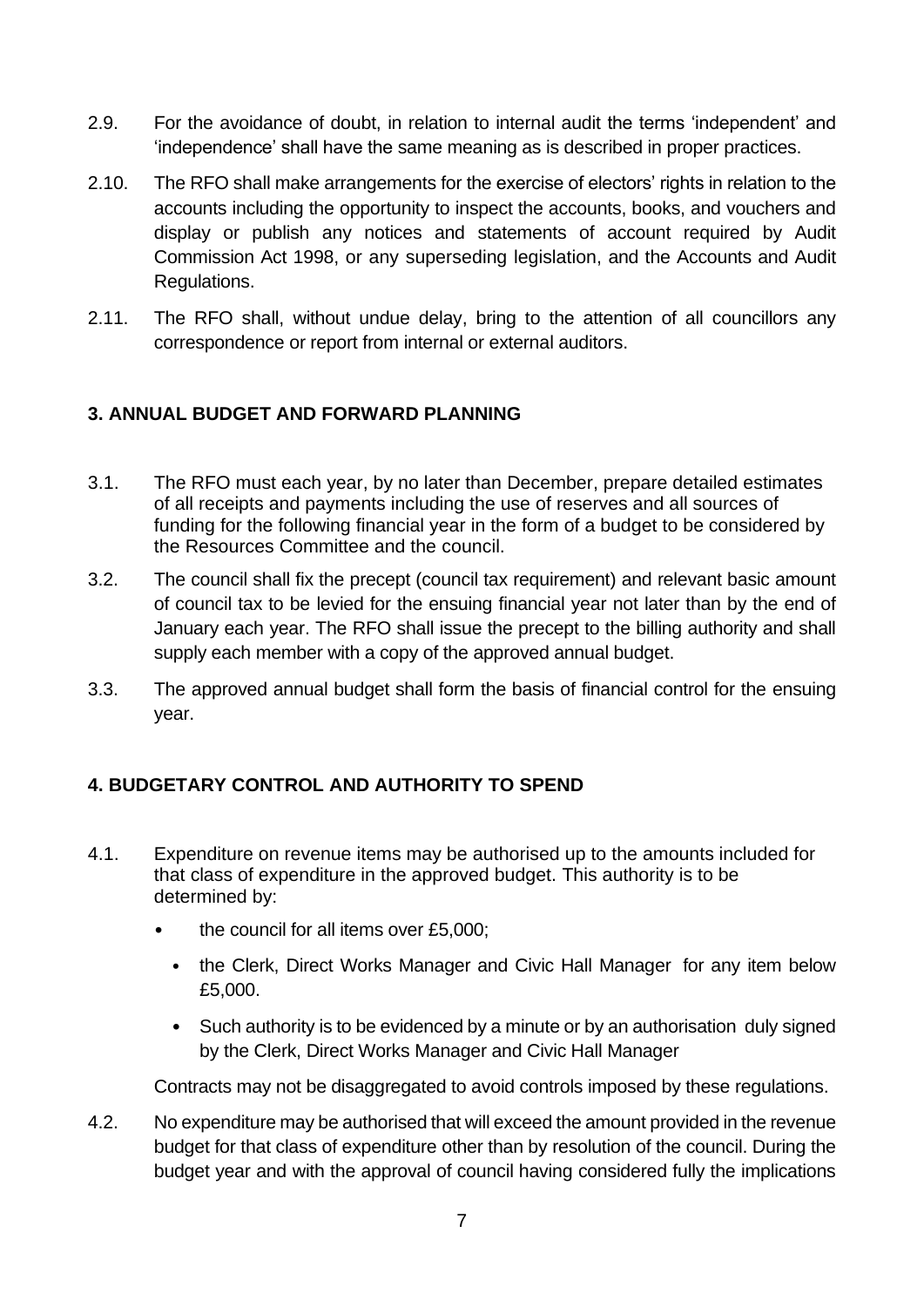for public services, unspent and available amounts may be moved to other budget headings or to an earmarked reserve as appropriate ('virement').

- 4.3. Unspent provisions in the revenue or capital budgets for completed projects shall not be carried forward to a subsequent year unless due to mitigating circumstances outside of the Council's control.
- 4.4. The salary budgets are to be reviewed at least annually in December for the following financial year as part of the annual budget process. The RFO will inform the Council of any changes impacting on the budget requirement for the coming year in good time.
- 4.5. In cases of extreme risk to the delivery of council services, the Clerk may authorise revenue expenditure on behalf of the Council which in the Clerk's judgement it is necessary to carry out. Such expenditure includes repair, replacement or other work, whether or not there is any budgetary provision for the expenditure, subject to a limit of £1,000. The Clerk shall report such action to the Chairman of the Council or the Chairman of the Resources Committee as soon as possible and to the Council as soon as practicable thereafter.
- 4.6. No expenditure shall be authorised in relation to any capital project and no contract entered into or tender accepted involving capital expenditure unless the council is satisfied that the necessary funds are available and the requisite borrowing approval has been obtained.
- 4.7. All capital works shall be administered in accordance with the Council's standing orders and financial regulations relating to contracts.
- 4.8. The RFO shall regularly provide the Council with a statement of receipts and payments to date under each head of the budgets, comparing actual expenditure to the appropriate date against that planned as shown in the budget. These statements are to be prepared monthly and shall show explanations of material variances. For this purpose "material" shall be in excess of £100 or 15% of the annual budget whichever is the higher.
- 4.9. Changes in earmarked reserves shall be approved by the Council as part of the approval of the Annual Return.

#### <span id="page-7-0"></span>**5. BANKING ARRANGEMENTS AND AUTHORISATION OF PAYMENTS**

- 5.1. The council's banking arrangements, including the bank mandate, shall be made by the RFO and approved by the council; banking arrangements may not be delegated to a committee. They shall be regularly reviewed for safety and efficiency.
- 5.2. The RFO shall prepare a schedule of payments requiring authorisation, forming part of the Agenda for the Meeting and, together with the relevant invoices, present the schedule to the Resources Committee. The Resources Committee shall review the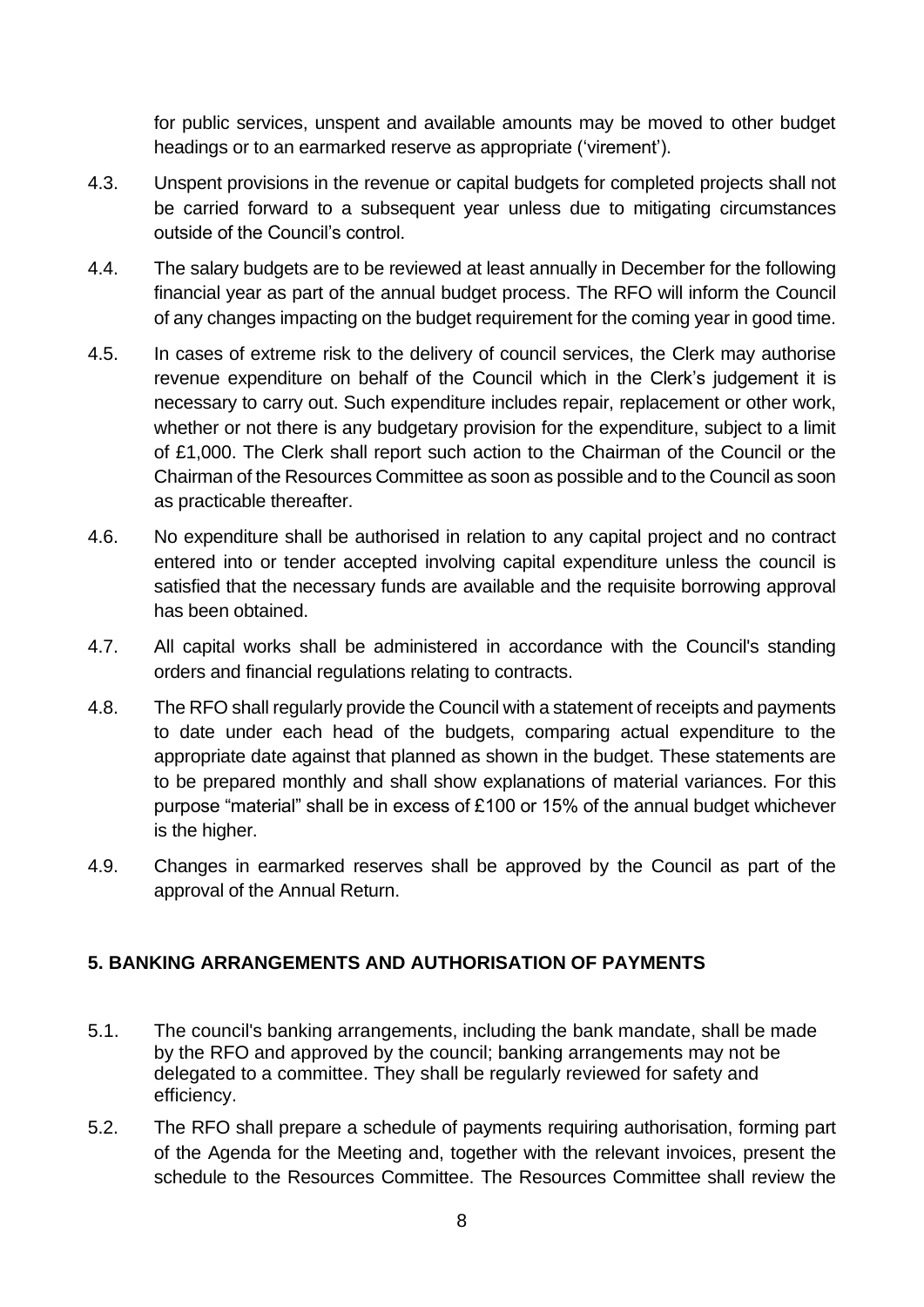schedule for compliance and having satisfied itself shall authorise payment by resolution. The approved schedule shall be initialled by the Chairman of the Council and the Chairman of the Resources Committee. A detailed list of all payments shall be provided to all members of the Resources Committee. Personal payments (including salaries, wages, expenses and any payment made in relation to the termination of a contract of employment) may be summarised to remove public access to any personal information.

- 5.3. All invoices for payment shall be examined, verified and certified by the relevant Service Manager to confirm that the work, goods or services to which each invoice relates has been received, carried out, examined and represents expenditure previously approved by the Council.
- 5.4. The relevant Service Manager shall examine invoices for arithmetical accuracy and analyse them to the appropriate expenditure heading. The RFO shall take all steps to pay all invoices submitted, and which are in order, at the next available Resources Committee meeting.
- 5.5. The Clerk shall have delegated authority to authorise the payment of items only in the following circumstances:
	- a) If a payment is necessary to avoid a charge to interest under the Late Payment of Commercial Debts (Interest) Act 1998, and the due date for payment is before the next scheduled meeting of Council, where the Clerk certifies that there is no dispute or other reason to delay payment, provided that a list of such payments shall be submitted to the next appropriate meeting of the Resources Committee
	- b) An expenditure item authorised under 5.6 below (continuing contracts and obligations) provided that a list of such payments shall be submitted to the next appropriate meeting of the Resources Committee
- 5.6. In respect of grants a duly authorised committee shall approve expenditure within any limits set by council and in accordance with any policy statement approved by council. Any Revenue or Capital Grant in excess of £5,000 shall before payment, be subject to ratification by resolution of the Council.
- 5.7. Members are subject to the Code of Conduct that has been adopted by the Council and shall comply with the Code and Standing Orders when a decision to authorise or instruct payment is made in respect of a matter in which they have a disclosable pecuniary or other interest, unless a dispensation has been granted.
- 5.8. The Council will aim to rotate the duties of Members in these Regulations so that onerous duties are shared out as evenly as possible over time.

#### <span id="page-8-0"></span>**6. INSTRUCTIONS FOR THE MAKING OF PAYMENTS**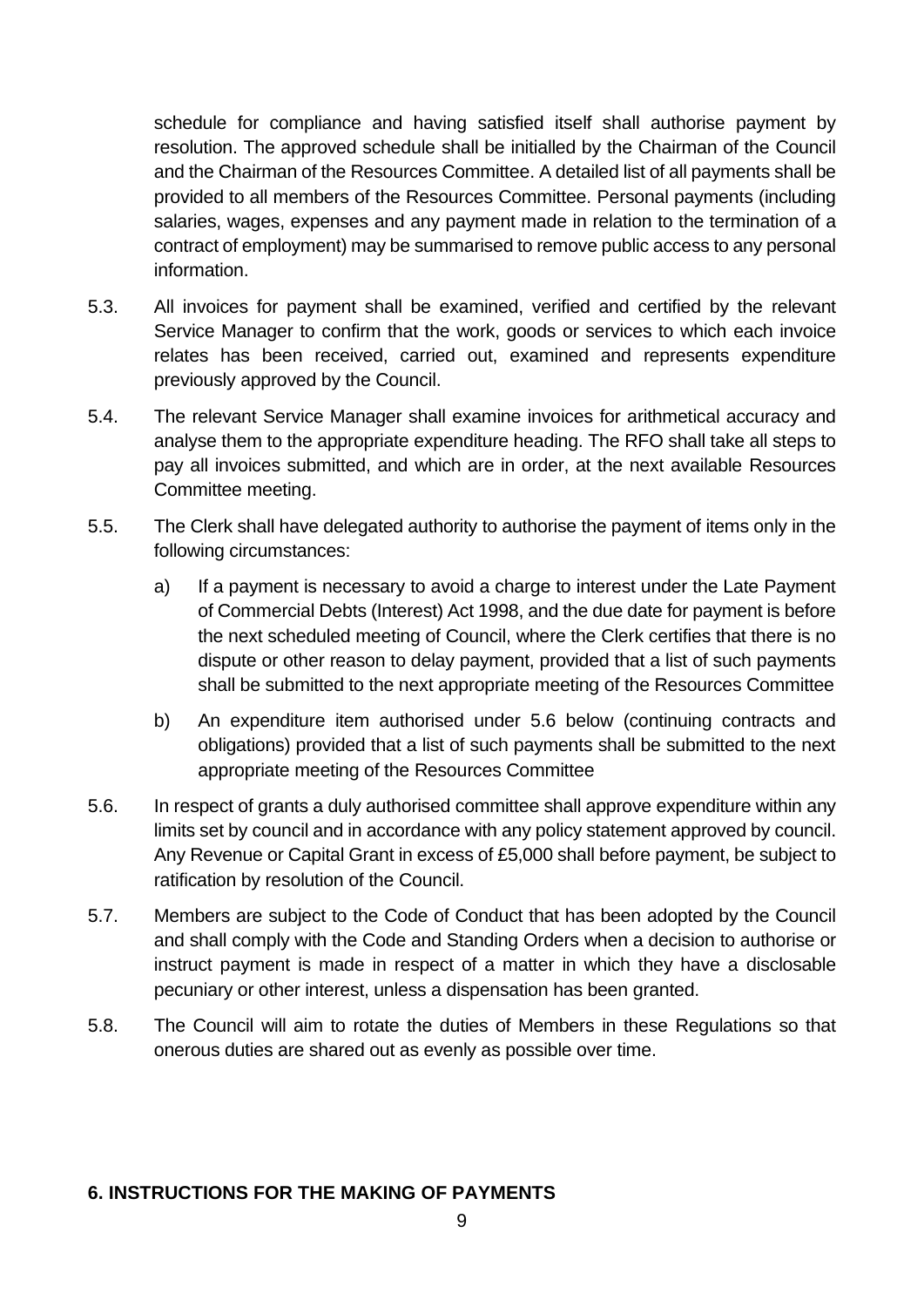- 6.1. The Council will make safe and efficient arrangements for the making of its payments.
- 6.2. Following authorisation under Financial Regulation 5 above, the Council, a duly delegated committee or, if so delegated, the Clerk shall give instruction that a payment shall be made.
- 6.3. All payments shall be effected by BACS by default or alternatively by cheque or other instructions to the Council's bankers, or otherwise, in accordance with a resolution of the Resources Committee.
- 6.4. Schedules of payments by BACS, cheques or orders for payment drawn on the bank account in accordance with the details as presented to the Resources Committee shall be signed by two Members of the Council, and countersigned by the Clerk, in accordance with a resolution instructing that payment. A Member who is a bank signatory, having a connection by virtue of family or business relationships with the beneficiary of a payment, should not, under normal circumstances, be a signatory to the payment in question.
- 6.5. BACS schedules, cheques or orders for payment shall not normally be presented for signature other than at a Resources Committee meeting (including immediately before or after such a meeting). Any signatures obtained away from such meetings shall be reported to the Resources Committee at the next convenient meeting.
- 6.6. If thought appropriate by the council, payment for utility supplies (energy, telephone and water) and any National Non-Domestic Rates may be made by variable direct debit provided that the instructions are signed by two Members and any payments are reported to the Resources Committee at the next convenient meeting.
- 6.7. If thought appropriate by the Council payment for certain items may be made by internet banking transfer provided evidence is retained and authorised by the Clerk.
- 6.8. No employee or councillor shall disclose any PIN or password, relevant to the working of the Council or its bank accounts, to any person not authorised in writing by the Council or a duly delegated committee.
- 6.9. Regular back-up copies of the records on any computer shall be made and shall be stored securely away from the computer in question, and preferably off site.
- 6.10. The Council, and any Members using computers for the council's financial business, shall ensure that anti-virus, anti-spyware and firewall software with automatic updates, together with a high level of security, is used.
- 6.11. Where internet banking arrangements are made with any bank, the Clerk shall be appointed as the Service Administrator. The bank mandate approved by the Council shall identify a number of councillors who will be authorised to approve transactions on those accounts. The bank mandate will state clearly the amounts of payments that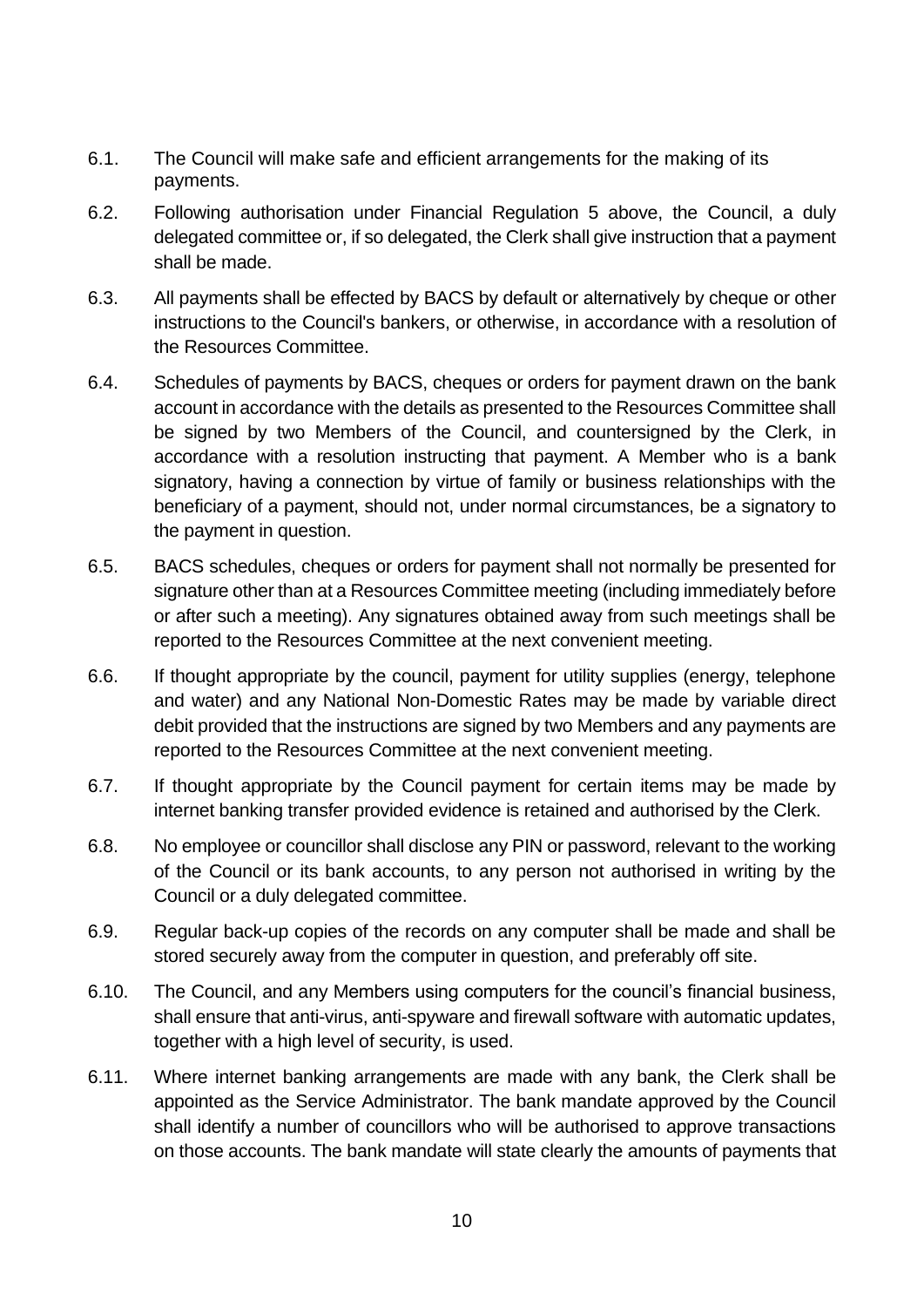can be instructed by the use of the Service Administrator alone, or by the Service Administrator with a stated number of approvals.

- 6.12. Changes to account details for suppliers may only be changed on written hard copy notification by the supplier and supported by hard copy authority for change signed by the Clerk. A programme of regular checks of standing data with suppliers will be followed.
- 6.13. The Clerk may provide petty cash to officers for the purpose of defraying operational and other expenses. Vouchers for payments made shall be forwarded to the Clerk with a claim for reimbursement.
	- a) The RFO shall maintain a petty cash float of £200 for the purpose of defraying operational and other expenses. Vouchers for payments made from petty cash shall be kept to substantiate the payment.
	- b) Income received must not be paid into the petty cash float but must be separately banked, as provided elsewhere in these regulations.
	- c) Payments to maintain the petty cash float shall be shown separately on the schedule of payments presented to the Resources Committee under 5.2 above.

#### <span id="page-10-0"></span>**7. PAYMENT OF SALARIES**

- 7.1. As an employer, the Council shall make arrangements to meet fully the statutory requirements placed on all employers by PAYE and National Insurance legislation. The payment of all salaries shall be made in accordance with payroll records and the rules of PAYE and National Insurance currently operating, and salary rates shall be as agreed by Council, or duly delegated committee.
- 7.2. Payment of salaries and payment of deductions from salary such as may be required to be made for tax, national insurance and pension contributions, or similar statutory or discretionary deductions must be made in accordance with the payroll records and on the appropriate dates stipulated in employment contracts, provided that each payment is reported to the next available council meeting, as set out in these regulations above.
- 7.3. No changes shall be made to any employee's pay, emoluments, or terms and conditions of employment without the prior consent of the Council.
- 7.4. Each and every payment to employees of net salary and to the appropriate creditor of the statutory and discretionary deductions shall be recorded. This record is not open to inspection or review (under the Freedom of Information Act 2000 or otherwise) other than:
	- a) by any councillor who can demonstrate a need to know;
	- b) by the internal auditor;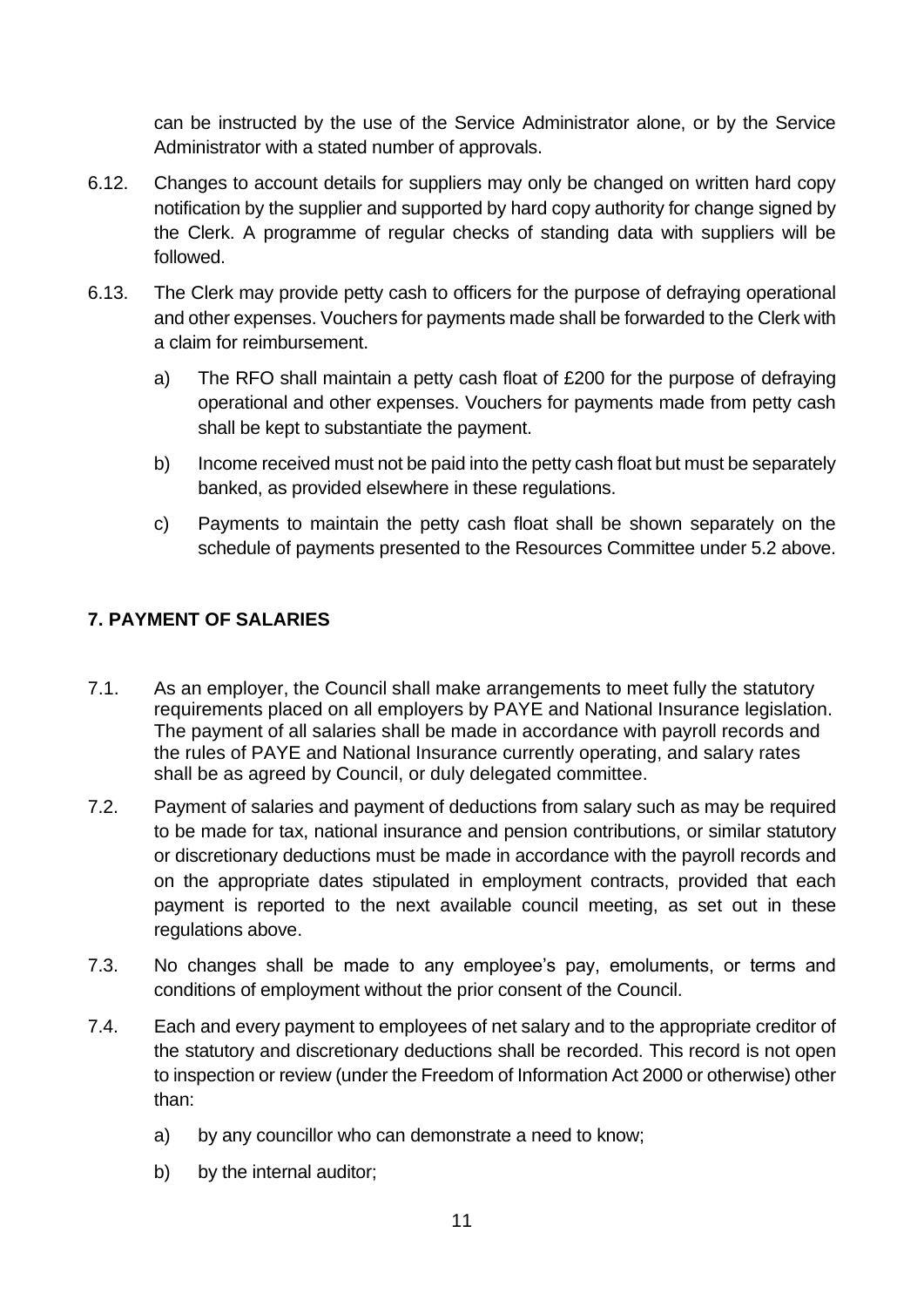- c) by the external auditor; or
- d) by any person authorised under Audit Commission Act 1998, or any superseding legislation.
- 7.5. The total of such payments in each calendar month shall be reported with all other payments as made as may be required under these Financial Regulations to ensure that only payments due for the period have actually been paid.
- 7.6. Any termination payments shall be supported by a clear business case and reported to the council. Termination payments shall only be authorised by council.

#### <span id="page-11-0"></span>**8. LOANS AND INVESTMENTS**

- 8.1. All borrowings shall be effected in the name of the Council, after obtaining any necessary borrowing approval. Any application for borrowing approval shall be approved by Council as to terms and purpose. The application for borrowing approval, and subsequent arrangements for the loan shall only be approved by full Council.
- 8.2. Any financial arrangement which does not require formal borrowing approval from the Secretary of State/Welsh Assembly Government (such as Hire Purchase or Leasing of tangible assets) shall be subject to approval by the full Council. In each case a report in writing shall be provided to Council in respect of value for money for the proposed transaction.
- 8.3. The Council will arrange with the council's banks and investment providers for the sending of a copy of each statement of account to the to the Clerk.
- 8.4. All loans and investments shall be negotiated in the name of the Council and shall be for a set period in accordance with council policy.
- 8.5. The Council shall consider the need for an Investment Strategy and Policy which, if drawn up, shall be in accordance with relevant regulations, proper practices and guidance. Any Strategy and Policy shall be reviewed by the Council at least annually.
- 8.6. All investments of money under the control of the Council shall be in the name of the Council.
- 8.7. All investment certificates and other documents relating thereto shall be retained in the custody of the Clerk.
- 8.8. Payments in respect of short term or long term investments, including transfers between bank accounts held in the same bank, or branch, shall be made in accordance with Regulation 5 (Authorisation of payments) and Regulation 6 (Instructions for payments).

#### <span id="page-11-1"></span>**9. INCOME**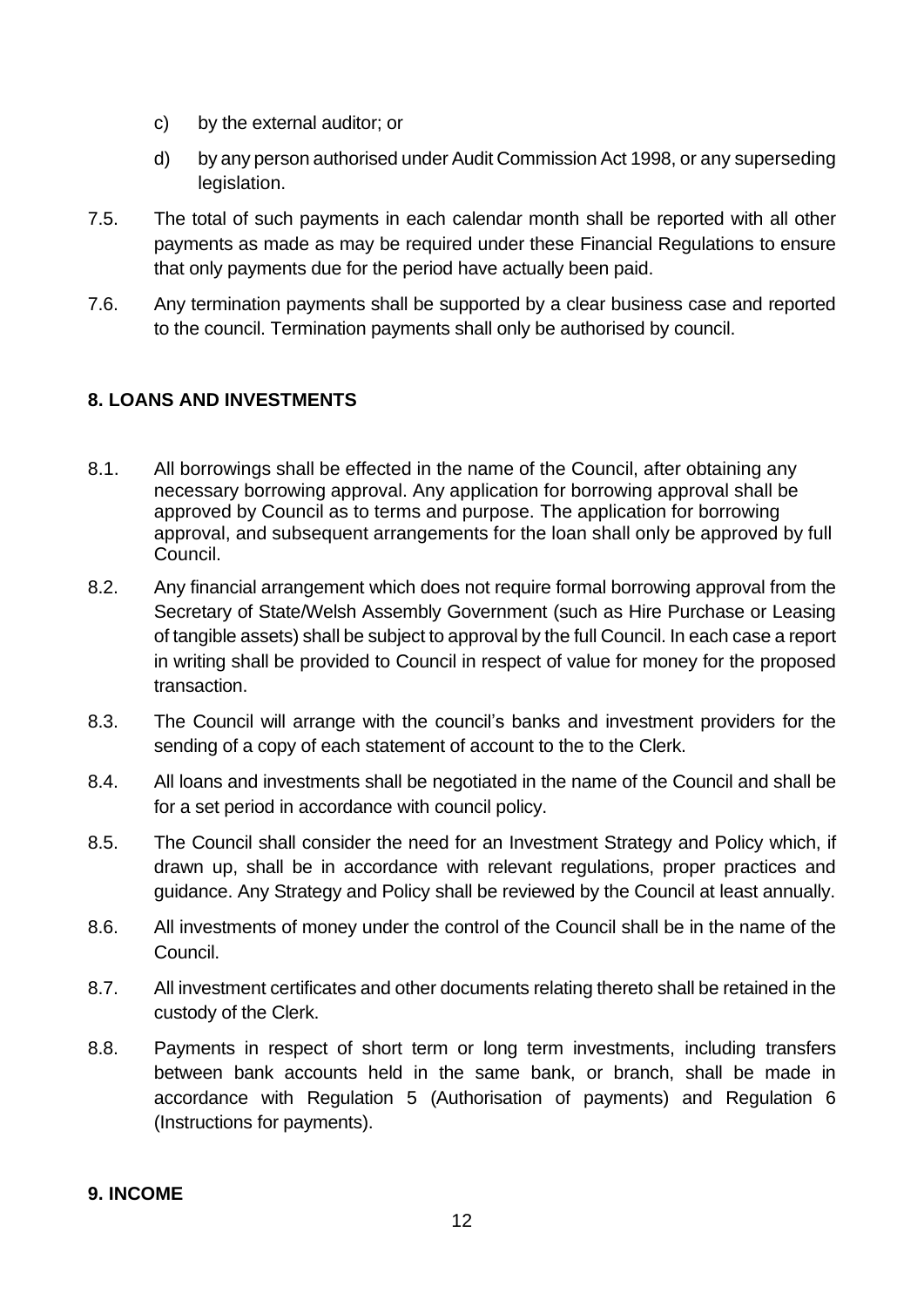- 9.1. The collection of all sums due to the council shall be the responsibility of and under the supervision of the RFO.
- 9.2. Particulars of all charges to be made for work done, services rendered or goods supplied shall be agreed annually by the Council, notified to the RFO and the RFO shall be responsible for the collection of all accounts due to the Council.
- 9.3. The council will review all fees and charges at least annually, following a report of the Clerk.
- 9.4. Any sums found to be irrecoverable and any bad debts in excess of £500 shall be reported to the Council and shall be written off.
- 9.5. All sums received on behalf of the Council shall be banked intact as directed by the RFO. In all cases, all receipts shall be deposited with the Council's bankers with such frequency as the RFO considers necessary.
- 9.6. The origin of each receipt shall be entered on the paying-in slip.
- 9.7. Personal cheques shall not be cashed out of money held on behalf of the council.
- 9.8. The RFO shall promptly complete any VAT Return that is required. Any repayment claim due in accordance with VAT Act 1994 section 33 shall be made at least annually coinciding with the financial year end.
- 9.9. Where any significant sums of cash are regularly received by the Council, the RFO shall take such steps as are agreed by the Council to ensure that more than one person is present when the cash is counted in the first instance, that there is a reconciliation to some form of control such as ticket issues, and that appropriate care is taken in the security and safety of individuals banking such cash.

#### <span id="page-12-0"></span>**10. ORDERS FOR WORK, GOODS AND SERVICES**

- 10.1. An official order or letter shall be issued for all work, goods and services unless a formal contract is to be prepared or an official order would be inappropriate. Copies of orders shall be retained.
- 10.2. Order books shall be controlled by the RFO.
- 10.3. All officers are responsible for obtaining value for money at all times. An officer issuing an official order shall ensure as far as reasonable and practicable that the best available terms are obtained in respect of each transaction, usually by obtaining three or more quotations or estimates from appropriate suppliers, subject to any *de minimis* provisions in Regulation 11.1 below.
- 10.4. A member may not issue an official order or make any contract on behalf of the Council.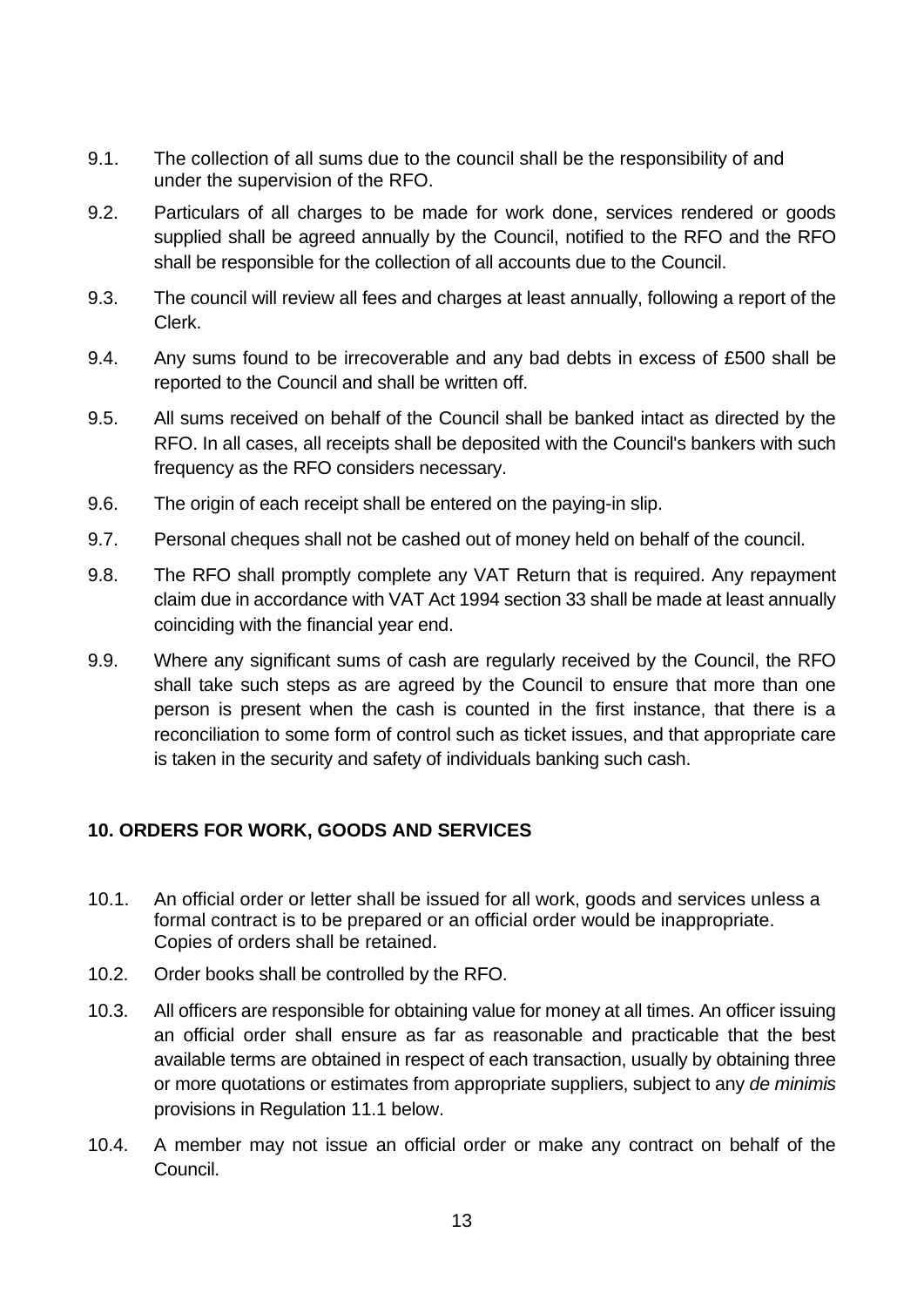#### <span id="page-13-0"></span>**11. CONTRACTS**

- 11.1. Procedures as to contracts are laid down as follows:
	- a. Every contract shall comply with these financial regulations, and no exceptions shall be made otherwise than in an emergency provided that this regulation need not apply to contracts which relate to items (i) to (vi) below:
		- i. for the supply of gas, electricity, water, sewerage and telephone services;
		- ii. for specialist services such as are provided by solicitors, accountants, surveyors and planning consultants;
		- iii. for work to be executed or goods or materials to be supplied which consist of repairs to or parts for existing machinery or equipment or plant;
		- iv. for work to be executed or goods or materials to be supplied which constitute an extension of an existing contract by the council;
		- v. for additional audit work of the external auditor up to an estimated value of £500 (in excess of this sum the Clerk and RFO shall act after consultation with the Chairman and Vice Chairman of the Council); and
		- vi. for goods or materials proposed to be purchased which are proprietary articles and / or are only sold at a fixed price.
	- b. Where the Council intends to procure or award a public supply contract, public service contract or public works contract as defined by The Public Contracts Regulations 2015 ("the Regulations") which is valued at £25,000 (including VAT) or more, the Council shall comply with the relevant requirements of the Regulations<sup>1</sup>.
	- c. The full requirements of the Regulations, as applicable, shall be followed in respect of the tendering and award of a public supply contract, public service contract or public works contractwhich exceed thresholds in The Regulations set by the Public Contracts Directive 2014/24/EU (which may change from time to  $time)^2$ .
	- d. When applications are made to waive financial regulations relating to contracts to enable a price to be negotiated without competition the reason shall be embodied in a recommendation to the Council.

<sup>&</sup>lt;sup>1</sup> The Regulations require councils to use the Contracts Finder website to advertise contract opportunities, set out the procedures to be followed in awarding new contracts and to publicise the award of new contracts <sup>2</sup> Thresholds currently applicable are:

a. For public supply and public service contracts £213,477

b. For public works contracts £5,336,937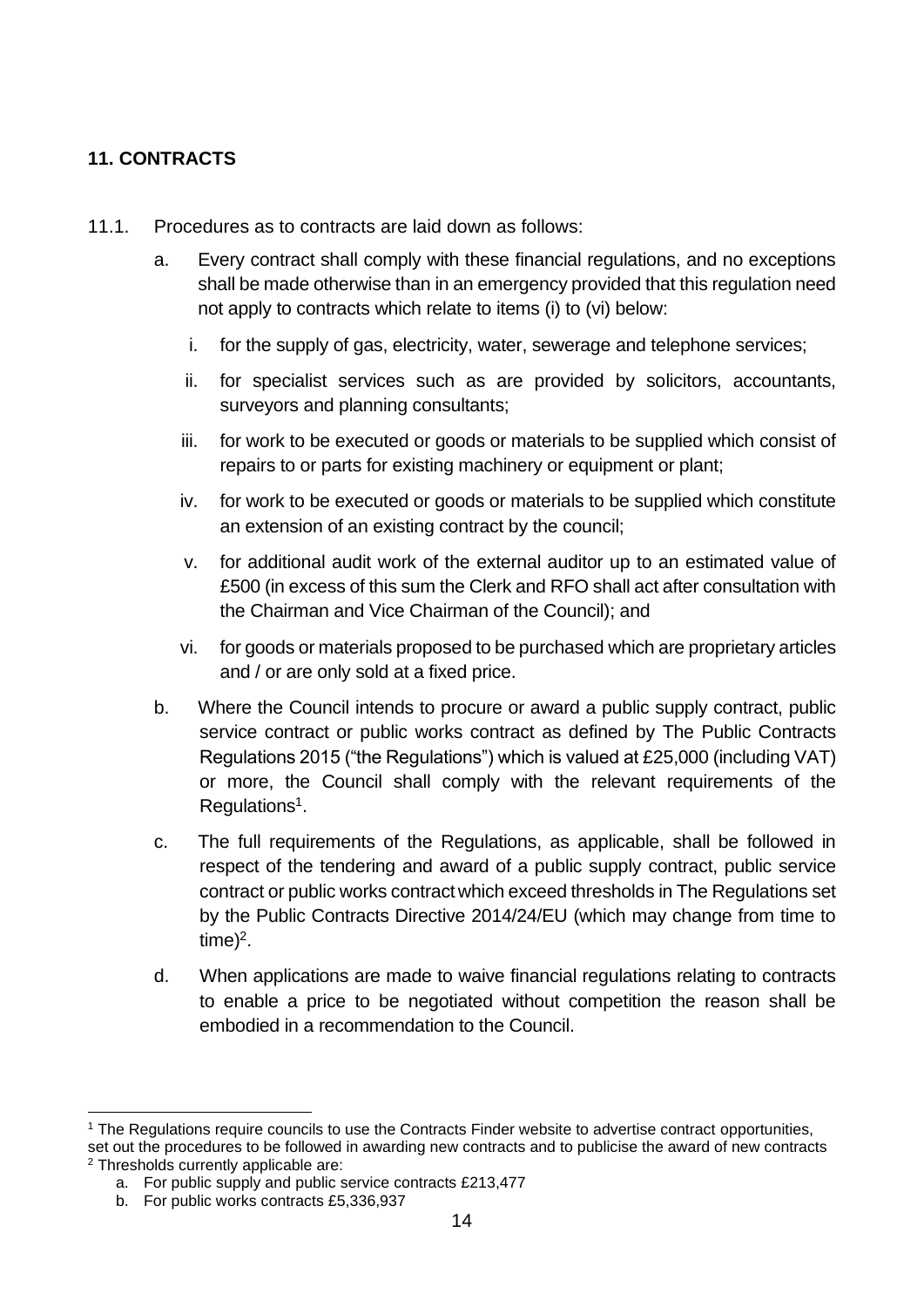- e. Such invitation to tender shall state the general nature of the intended contract and the Clerk shall obtain the necessary technical assistance to prepare a specification in appropriate cases. The invitation shall in addition state that tenders must be addressed to the Clerk in the ordinary course of post. Each tendering firm shall be supplied with a specifically marked envelope in which the tender is to be sealed and remain sealed until the prescribed date for opening tenders for that contract.
- f. All sealed tenders shall be opened at the same time on the prescribed date by the Clerk in the presence of at least one member of the Council.
- g. Any invitation to tender issued under this regulation shall be subject to the Council's Standing Orders and shall refer to the terms of the Bribery Act 2010.
- h. When it is to enter into a contract of less than £25,000 in value for the supply of goods or materials or for the execution of works or specialist services other than such goods, materials, works or specialist services as are excepted as set out in paragraph (a) the Clerk shall obtain 3 quotations (priced descriptions of the proposed supply); where the value is above £1,000 but below £5,000 the Clerk/RFO/Direct Works Manger and Civic Hall Manager shall strive to obtain 3 estimates. Otherwise, Regulation 10.3 above shall apply.
	- i. The Council shall not be obliged to accept the lowest or any tender, quote or estimate.
	- j. Should it occur that the Council, or duly delegated committee, does not accept any tender, quote or estimate, the work is not allocated and the Council requires further pricing, provided that the specification does not change, no person shall be permitted to submit a later tender, estimate or quote who was present when the original decision making process was being undertaken.

#### <span id="page-14-0"></span>**12. PAYMENTS UNDER CONTRACTS FOR BUILDING OR OTHER CONSTRUCTION WORKS (PUBLIC WORKS CONTRACTS)**

- 12.1. Payments on account of the contract sum shall be made within the time specified in the contract by the RFO upon authorised certificates of the architect or other consultants engaged to supervise the contract (subject to any percentage withholding as may be agreed in the particular contract).
- 12.2. Where contracts provide for payment by instalments the RFO shall maintain a record of all such payments. In any case where it is estimated that the total cost of work carried out under a contract, excluding agreed variations, will exceed the contract sum of 5% or more a report shall be submitted to the Council.
- 12.3. Any variation to a contract or addition to or omission from a contract must be approved by the Council and Clerk to the contractor in writing, the Council being informed where the final cost is likely to exceed the financial provision.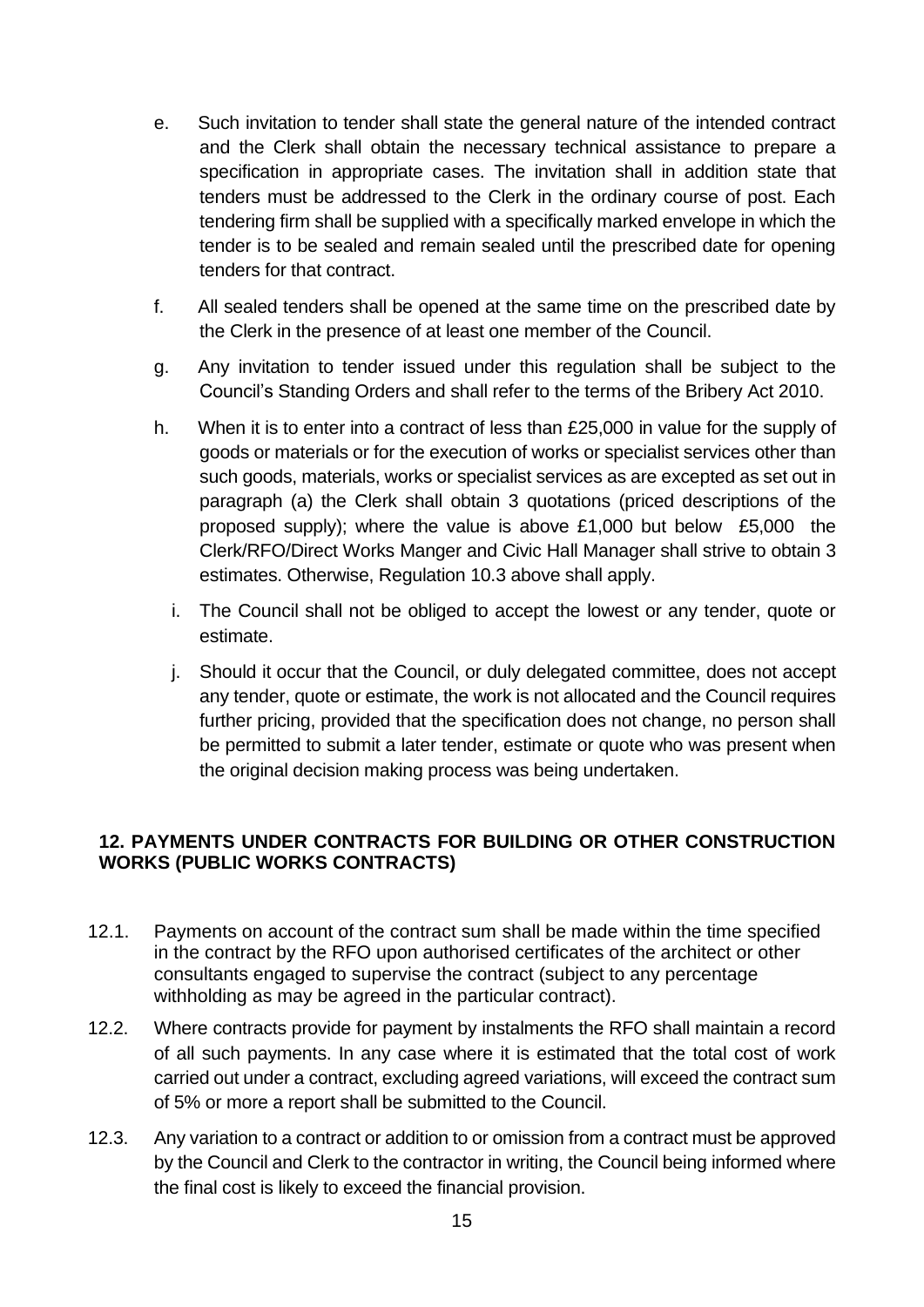#### <span id="page-15-0"></span>**13. STORES AND EQUIPMENT**

- 13.1. The relevant service manager shall be responsible for the care and custody of stores and equipment in that service.
- 13.2. Delivery notes shall be obtained in respect of all goods received into store or otherwise delivered and goods must be checked as to order and quality at the time delivery is made.
- 13.3. Stocks shall be kept at the minimum levels consistent with operational requirements.
- 13.4. The RFO shall be responsible for periodic checks of stocks and stores at least annually.
- 13.5. Any stock variations or obsolescence revealed in items of stock should be reported to the Clerk who may authorise deficiencies etc to be written off.
- 13.6. The Council's property shall not be removed otherwise than in accordance with the ordinary business of the Council or used otherwise than for Council purposes.

#### <span id="page-15-1"></span>**14. ASSETS, PROPERTIES AND ESTATES**

- 14.1. The Clerk shall make appropriate arrangements for the custody of all title deeds and Land Registry Certificates of properties held by the Council. The RFO shall ensure a record is maintained of all properties held by the Council, recording the location, extent, plan, reference, purchase details, nature of the interest, tenancies granted, rents payable and purpose for which held in accordance with Accounts and Audit Regulations.
- 14.2. No tangible moveable property shall be purchased or otherwise acquired, sold, leased or otherwise disposed of, without the authority of the Council, together with any other consents required by law, save where the estimated value of any one item of tangible movable property does not exceed £1,000.
- 14.3. No real property (interests in land) shall be sold, leased or otherwise disposed of without the authority of the Council, together with any other consents required by law. In each case a report in writing shall be provided to Council in respect of valuation and surveyed condition of the property (including matters such as planning permissions and covenants) together with a proper business case (including an adequate level of consultation with the electorate).
- 14.4. No real property (interests in land) shall be purchased or acquired without the authority of the full Council. In each case a report in writing shall be provided to Council in respect of valuation and surveyed condition of the property (including matters such as planning permissions and covenants) together with a proper business case (including an adequate level of consultation with the electorate).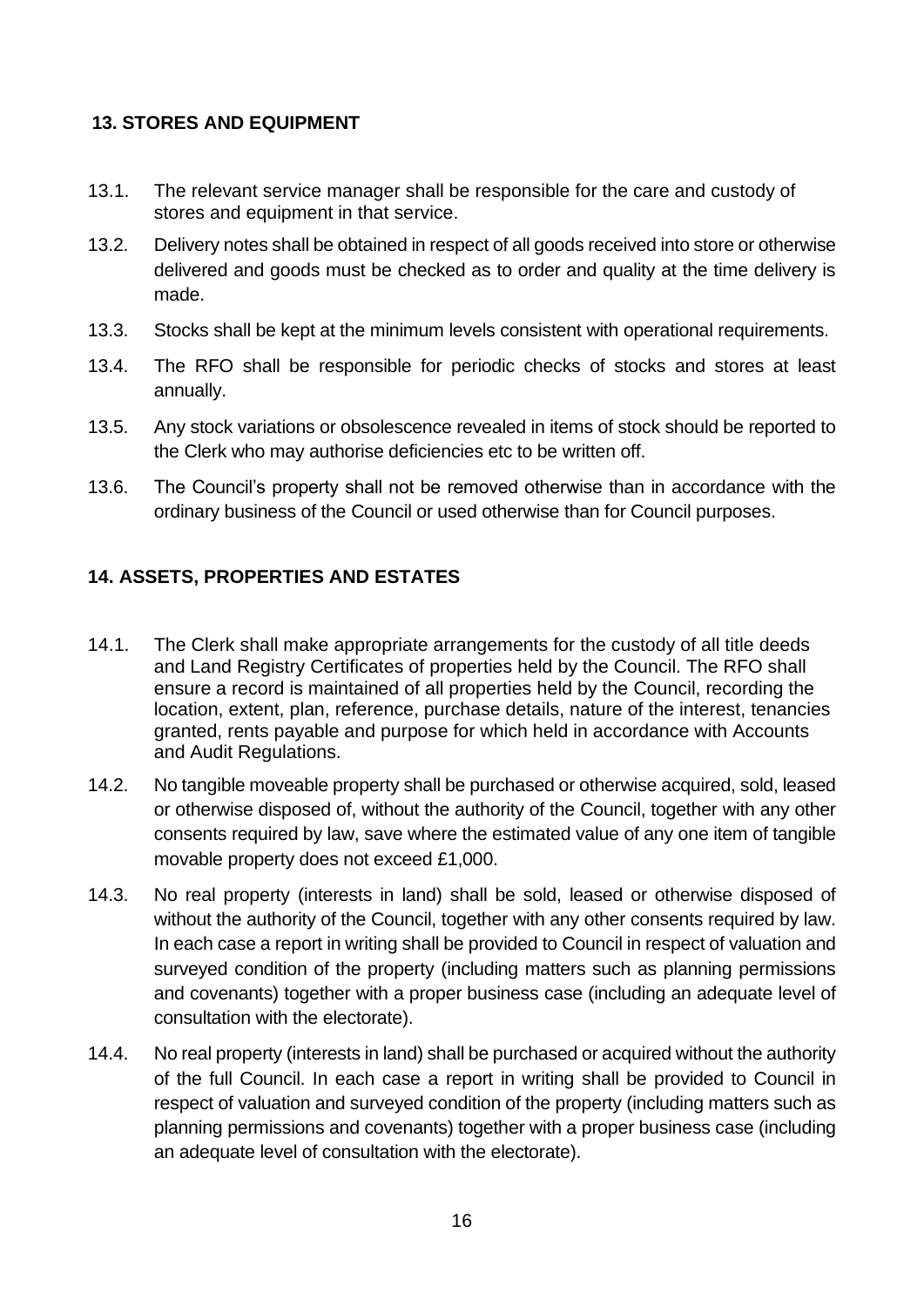- 14.5. Subject only to the limit set in Regulation 14.2 above, no tangible moveable property shall be purchased or acquired without the authority of the full Council. In each case a report in writing shall be provided to Council with a full business case.
- 14.6. The RFO shall ensure that an appropriate and accurate Register of Assets and Investments is kept up to date. The continued existence of tangible assets shown in the Register shall be verified at least annually, possibly in conjunction with a health and safety inspection of assets.

#### <span id="page-16-0"></span>**15. INSURANCE**

- 15.1. Following the annual risk assessment (per Regulation 16), the RFO shall effect all insurances and negotiate all claims on the Council's insurers
- 15.2. The RFO shall keep a record of all insurances effected by the Council and the property and risks covered thereby and annually review it.
- 15.3. The RFO shall be notified of any loss liability or damage or of any event likely to lead to a claim and shall report these to the Resources Committee at the next available meeting.
- 15.4. All appropriate Members and employees of the Council shall be included in a suitable form of security or fidelity guarantee insurance which shall cover the maximum risk exposure as determined periodically.

#### <span id="page-16-1"></span>**16. RISK MANAGEMENT**

- 16.1. The Council is responsible for putting in place arrangements for the management of risk. The Clerk shall prepare, for approval by the Council, risk management policy statements in respect of all activities of the Council. Risk policy statements and consequential risk management arrangements shall be reviewed by the Council at least annually.
- 16.2. When considering any new activity, the Clerk shall prepare a draft risk assessment including risk management proposals for consideration and adoption by the Council.

#### <span id="page-16-2"></span>**17. SUSPENSION AND REVISION OF FINANCIAL REGULATIONS**

17.1. It shall be the duty of the Council to review the Financial Regulations of the Council from time to time. The Clerk shall make arrangements to monitor changes in legislation or proper practices and shall advise the Council of any requirement for a consequential amendment to these Financial Regulations.